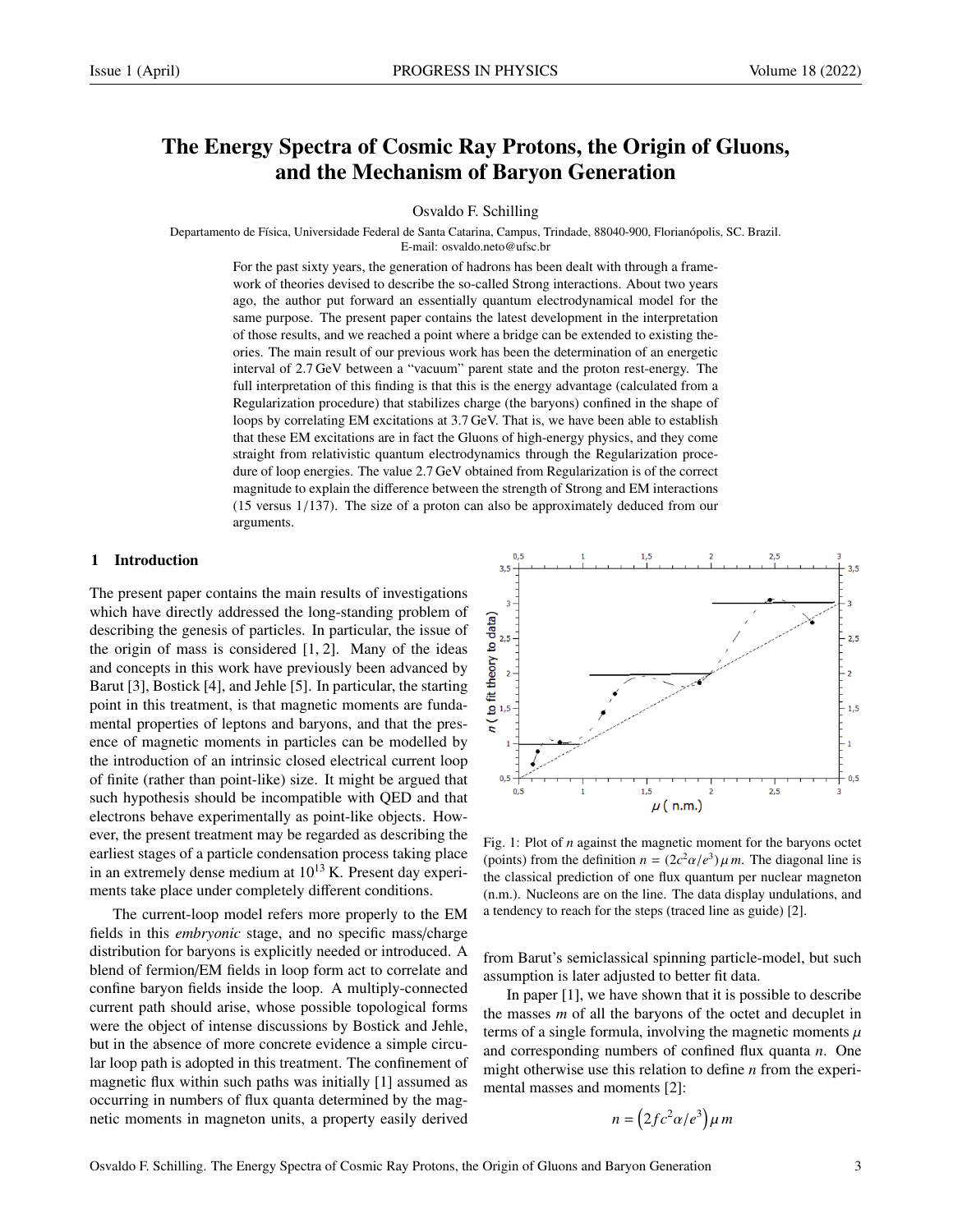where  $f = 1$  for spin  $1/2$  and  $\approx 1/2$ <br>is the fine-structure constant (one in 3 for spin 3/2, and  $\alpha$ <br>rediately recovers the is the fine-structure constant (one immediately recovers the often-mentioned inverse relation of mass with the constant  $\alpha$ , since *n* and  $\mu$  are approximately proportional to each other). The treatment that produces this equation is essentially heuristic, but precise enough for instance to highlight the dependence of mass upon the square-root of the spin angular momentum, as reported in the literature (note that the phenomenological factor *f* that corrects for spin is related to kinetic energies rather than to magnetic constributions) (cf. Fig. 1 of [1]).

√

In paper [2], whose main results are reproduced in the following section for the sake of clarity, we took much further the treatment presented in [1]. A key parameter in this analysis is the number of flux quanta *n* arrested inside a current loop. In particular, we obtain in [2] a very revealing result which has previously been reported mainly through Condensed Matter physics investigations, which is that the energy of currents (here regarded as a particle's rest mass) is a *periodic function* of the confined magnetic flux in multiplyconnected structures. Consistently with these results from Condensed Matter systems, the periodic dependence of baryons masses (and confined flux) with the magnetic moments (see Fig. 1) can be regarded as a demonstration that the initial hypotheses of the present investigations are sound. That is, indeed mass is a manifestation of magnetodynamic energies (related to currents) confined in a multiply-connected region. Such hypothesis is therefore consistent with experimental data. With this evidence in hand, the next step clearly was to advance beyond the initial phenomenological-heuristic argumentation and propose a field-theoretical treatment that would describe the observed mass-energy relations for actual particles.

Such kind of treatment has previously been applied for fermion fields flowing around a closed loop containing magnetic flux (see references in [2]). Starting from a Lagrangian suitable to these fields (assumed as built upon a proton "substrate", following Barut), we then obtain an energy spectrum for the possible traveling wave-states around a closed path. To simulate the perturbations coming from the vacuum background which will be added to the proton state, a sum over the states in the energy spectrum of kinetic energies for the EM/fermion quasiparticles is necessary. An Epstein-Riemann Zeta function Regularization procedure previously adopted for the Casimir Effect problem is applied to eliminate divergences when the sum over the energy spectrum states is carried out, and the periodic behavior of the baryon masses with magnetic flux is quantitatively reproduced with no further forms of energies required besides the magnetodynamic terms. A new result of this treatment [2], is the prediction of a parent state at  $U_0 = 3.7$  GeV, which should be identified with a dense medium (opposite to what we usually qualify as "vacuum"), whose fluctuation instabilities would give origin to baryons. The present work goes beyond [2] in the

search for evidence for the existence of this state as well as the source of the correlations. The calculated value of  $U_0$ immediately indicates that protons (of rest mass 0.94 GeV) should become unstable if accelerated to kinetic energies beyond 2.7 GeV if their structure were not strong enough and capable to radiate excess energy. We found out that a very good way to investigate this point is through the analysis of the spectra of protons in cosmic rays, whose energy flux profile peaks at 2.7 GeV kinetic energy (Fig. 3 below) for reasons we will discuss.

In the following sections, we firstly present the field-theoretical model introduced in [2], alongside the comparison with experimental data for mass and magnetic moments for baryons. In the analysis in Section 3, we test the hypothesis of the existence of an energy level for vacuum by examining data collected for protons in cosmic rays and discuss the relation between this energy level and gluons. In Section 4, we show that an estimate for the proton size can be obtained from the theory.

#### 2 Field-theoretical model for generation of baryons

For the developments that led to this field-theoretical treatment, we make reference also to the *Annales* paper [1] (see also references therein and in [2]). Let's consider a fermion field confined by EM energy inside a circular path of length *L*, enclosing an amount of self induced magnetic flux  $\varphi$ , in a potential *A*. We need to show that such an EM/fermion packet corresponds to a state detached from a higher state associated with a sea of excitations in equilibrium, and therefore might be used to represent a "quasiparticle". The relativistic Lagrangian for such an object can be modelled through the dressing of a proton of mass  $m_p$  (as once proposed by A. Barut) in view of the presence of magnetodynamic terms [2]:

$$
L = \overline{\Psi} \left\{ i\alpha_{\mu} \left( \hbar \partial_{\mu} - i \frac{e}{c} A_{\mu} \right) - \alpha_{4} m_{p} c \right\} \Psi \tag{1}
$$

where the  $\alpha_{\mu}$  are Dirac matrices. This Lagrangian can readily be transformed into a Hamiltonian form. Assuming a constant potential *A* around the ring path, the spectrum of possible energies for a confined fermion becomes:

$$
\epsilon_k = c \left\{ (p_k - eA/c)^2 + m_p^2 c^2 \right\}^{1/2}
$$
 (2)

which comes straight from the orthonormalized definition of the Dirac matrices and diagonalization of the Hamiltonian. We now definitely impose a circular closed path. If one takes the Bohr-Sommerfeld quantization conditions, the field momentum  $p_k$  (for integer  $k$ ) is quantized in discrete values  $2\pi \hbar k/L$ . We start from this assumption, but the true boundary conditions to close the wave loop might impose corrections to this rule in the form of a phase factor (a phase factor is introduced in the fit to the data in Fig.3 below). The potential *A* can be replaced by  $\varphi/L$ . Environmental (vacuum) fluctuation effects on the kinetic energy are accounted for in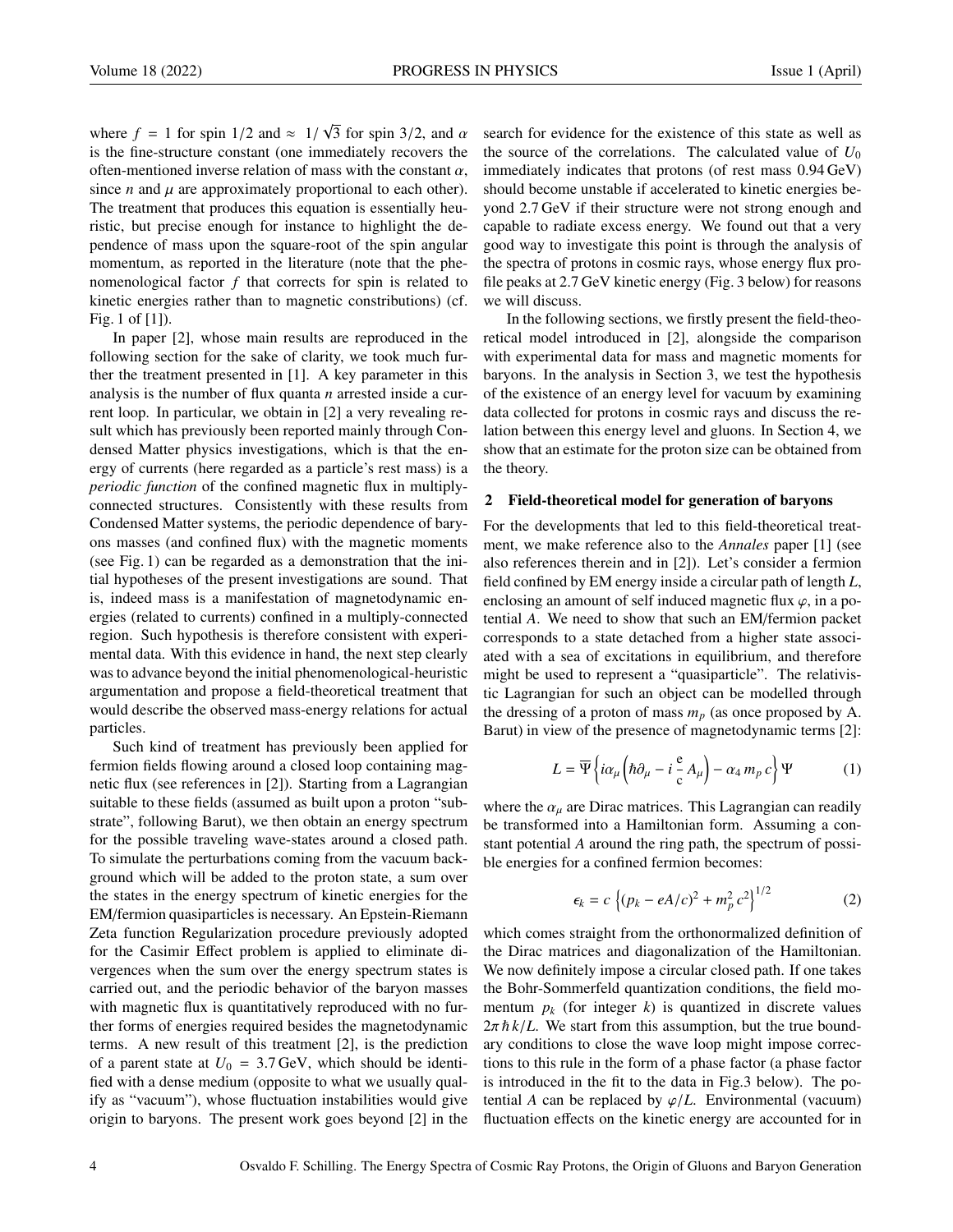a way similar to that applied in the analysis of the Casimir Effect, by summing over all possible integer values of *k* in (2) [2]. This summation diverges. According to the theory of functions of a complex variable, the removal of such divergences requires that the analytic continuation of the terms be taken, which reveals the diverging parts which are thus considered as contributions from the infinite vacuum reservoir. What remains plays the important role of energetically stabilizing the loops (in a way that resembles the role of phonons in the formation of Cooper pairs). It is necessary to rewrite (2) in terms of Epstein-Riemann Zeta functions [2], including the summation over *k* from minus to plus infinity integers, and making a Regularization (Reg) transformation. Here  $M(\varphi)$  is the flux-dependent dressed mass of a baryon, and  $s \rightarrow -1$ :

$$
M c^{2} = U_{0} + \text{Reg} \sum_{k} c \left\{ (p_{k} - e\varphi/Lc)^{2} + m_{p}^{2} c^{2} \right\}^{-s/2}
$$
 (3)

where we have allowed for the existence of a finite energy  $U_0$  to represent an hypothetical state from which the individual baryons would condense, since they would correspond to lower energy states. Such particles should be characterized as states of energy lower than  $U_0$ . It is convenient to define from *L* a parameter with units of mass  $m_0 = 2\pi \hbar/cL$ , which will be used to define a scale in the fit to the data. We notice that  $m_0$  is related to the parameter *L* in the same way field theories regard mass as created from broken symmetries of fields, establishing a range for an otherwise boundless field distribution (e.g. as happens with the London penetration depth at the establishment of a superconductor state, which is related to an electromagnetic field "mass" by a similar expression). For convenience, we define the ratios  $m' = m_p/m_0$  and  $m_e = L_b/m_c c^2$ . For comparison with the data analysis in our  $u_0 = U_0/m_p c^2$ . For comparison with the data analysis in our previous work [2] we must introduce also the number of flux previous work [2], we must introduce also the number of flux quanta *n* (integer or not) associated to  $\varphi$ , such that  $n = \varphi/\varphi_0$ . In terms of these parameters one may write (3) in the form:

$$
M(n)/m_p = u_0 + (1/m') \operatorname{Reg} \sum_{k} \left\{ (k-n)^2 + m'^2 \right\}^{-s/2} . \quad (4)
$$

In the analysis of data, the experimental values of  $M/m_p$ for baryons will be plotted against *n*. The sum on the right side of (4) is a particular case of an Epstein Zeta function *Z*(*s*), and becomes a Riemann Zeta function, since the summation is over one parameter *k* only. The summation diverges but it can be analytically continued over the complex plane, since the Epstein Zeta function displays the property of reflection. It has been shown that after the application of reflection, the resulting sum is already regularized, with the divergences eliminated. The reflection formula is [2]:

$$
\pi^{-\frac{s}{2}}\Gamma\left(\frac{s}{2}\right)Z(s)=\pi^{\frac{s-1}{2}}\Gamma\left(\frac{1-s}{2}\right)Z(1-s)\ .\qquad (5)
$$

This replaces the diverging *Z*(*s*) straight away by the regularized  $Z(1-s)$ , which is a convergent sum (since  $\Gamma(-1/2) =$ 

 $-2\sqrt{\pi}$  we see that the regularized sums are negative, like in the Casimir Effect solution). The Reqularization of (4) is carthe Casimir Effect solution). The Regularization of (4) is carried out as follows (note that *s* → −1, and the "reflected" exponent  $-(1 - s)/2$  replaces  $-s/2$  of (4)).  $Z(1 - s)$  is given as [2]:

$$
\sum_{k} \left\{ (k - n)^2 + m'^2 \right\}^{-(1 - s)/2} =
$$
\n
$$
\frac{2}{\Gamma\left(\frac{1 - s}{2}\right)} \int_{0}^{\infty} t^{\frac{1 - s}{2} - 1} \left( \sum_{k} e^{-(k - n)^2 t - m'^2 t} \right) dt =
$$
\n
$$
\frac{2\sqrt{\pi}}{\Gamma\left(\frac{1 - s}{2}\right)} \int_{0}^{\infty} t^{-\frac{s}{2} - 1} \left( \sum_{k} e^{-2\pi i k n} e^{-\frac{\pi^2 k^2}{t} - m'^2 t} \right) dt =
$$
\n
$$
\frac{2\sqrt{\pi}}{\Gamma\left(\frac{1 - s}{2}\right)} \left( \frac{\Gamma\left(-\frac{s}{2}\right)}{m'^{-s}} + 2\pi^{-s/2} \sum_{k/0} \left(\frac{k}{m'}\right)^{\frac{-s}{2}} K_{\frac{s}{2}} \left(2\pi m' k\right) e^{-2\pi i k n} \right)
$$
\n(6)



Fig. 2: Comparison of baryons masses calculated from (6) (line) as a function of confined flux *n*, with data points from Tables I and II of [2] for octet (open circles) and decuplet particles  $(m_t \text{ used } [2])$ , stars). Nucleons are on the basis of the figure. The points come from the heuristivc/phenomenological equation  $n = (2c^2\alpha/e^3)\mu m$ .<br>The fit produces  $I/\sqrt{2} = 3710 \text{ MeV}$  as the vacuum/environment parent The fit produces  $U_0 = 3710 \,\text{MeV}$  as the vacuum/environment parent level.

The "Reg" summation in (4) then becomes

$$
\left(\pi^{\frac{2s-1}{2}}/\Gamma\left(\frac{s}{2}\right)\right)\Gamma\left(\frac{1-s}{2}\right)Z(1-s)\,,
$$

and the exponential produces a cosine term.

Since  $\Gamma(-1/2) = -2\sqrt{\pi}$  we see that the regularized sum<br>equative corresponding to energies lower than  $U_2$ . In the is negative, corresponding to energies lower than  $U_0$ . In the fitting to the data, we will admit that both  $m'$  and  $u_0$  are adjustable parameters.

Fig. 2 shows the data for all baryons in Tables I and II of [2], and the plot of mass in (4) regularized by (6), for  $u_0 = 3.96$  and  $m' = 0.347$  (corresponding to  $m_0 = 2.88$   $m_p$ <br>and  $U_0 = 3710$  MeV). The energy 3710 MeV would repreand  $U_0 = 3710 \text{ MeV}$ . The energy 3710 MeV would represent the environment ("vacuum") energy (state) from which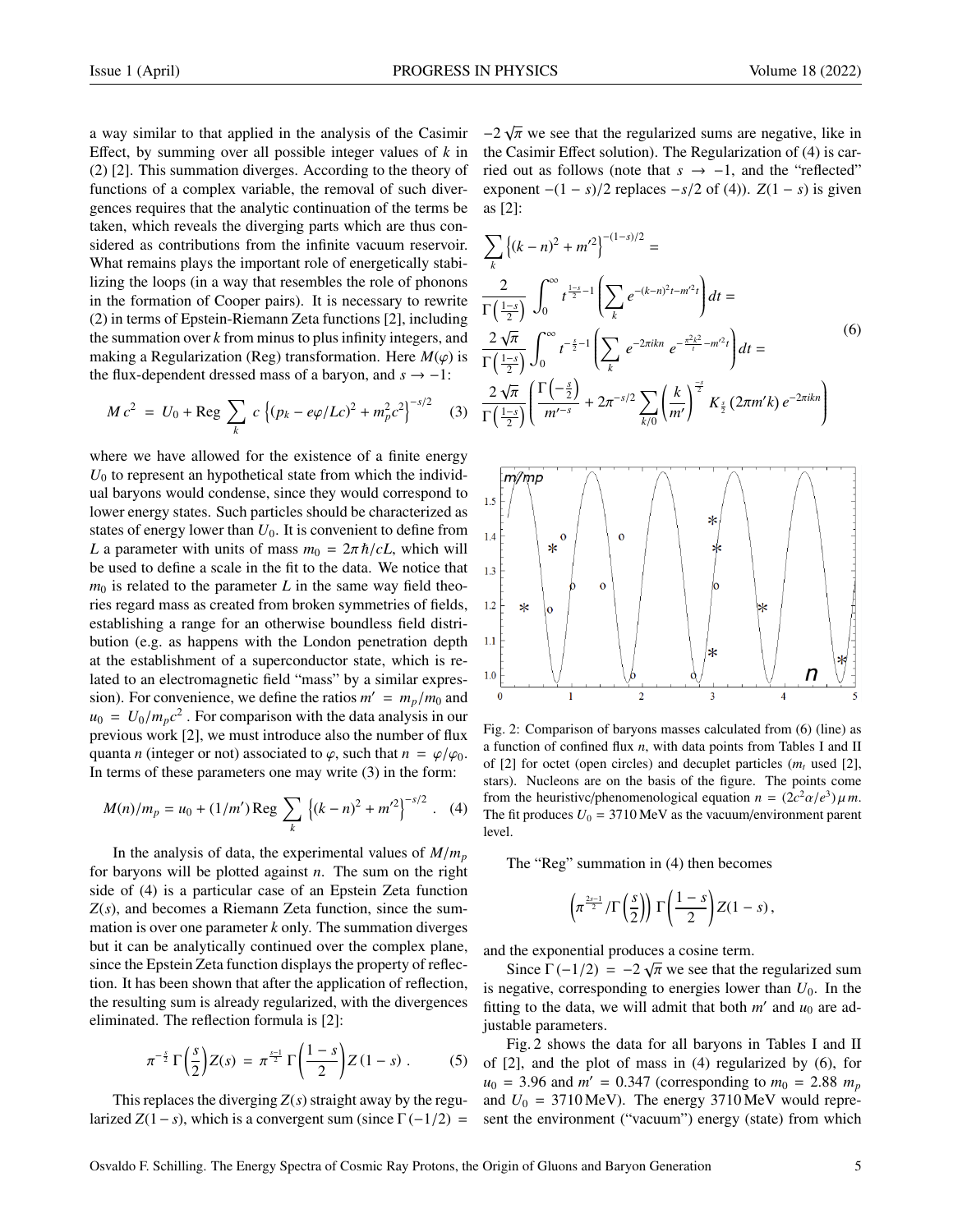the baryons would evolve. By comparison with Yukawa's theory of the meson, one may interpret  $m_0c^2 = 2710 \text{ MeV}$  as the mass of a particle that provides an internal correlation and keeps the dressed proton stable, a task usually attributed to gluons in particle theory. Such particle is essentially EM energy confined in a loop [4], and the correlated system would follow the behavior of an harmonic oscillator in resonance with the particle motion.

### 3 Evidence from the energy-flux profile of cosmic rays

This model produced an entirely new result, which is the proposal of a parent vacuum/environment energy state at 3.71 GeV. Flux profiles of cosmic ray (CR) protons display important features [6] that seem related to the existence of a "correlation" energy that keeps the loops dressing of protons, corresponding to the difference between 3.71 GeV and the proton's rest energy of 0.94 GeV.

It is worthwhile to examine some available experimental data, well gathered in [6]. Fig. 3 shows the energy flux profile of protons as detected from interstellar outer space by a space probe. The symmetry of this figure clearly gives an average energy per proton of about 2.7 GeV. Tsallis and collaborators [7] carried out the integration of a related set of data to obtain an averaged energy of about 2.88 GeV, with the comment "Any connection of this value with other cosmological or astrophysical quantities is of course very welcome". Statistical mechanics has several famous similar cases. For instance, in the Maxwell kinetic theory of velocities distribution in a gas, the average energy of a molecule matches the energy provided by the environment under equilibrium conditions, which is measured in terms of the absolute temperature as  $3/2kT$ . According to the theory in [2], in the case of the proton, equilibrium is reached against a vacuum at 3.7 GeV, which is 2.7 GeV higher in energy than the proton's rest energy, corresponding to a local temperature of about  $10^{13}$  K. Therefore, the CR protons, similar to the classical gas case, display an averaged energy consistent with an equilibrium reached against the environment, at the predicted level at 3.7 GeV energy. It must be stressed that such equilibrium does not follow the classical formalism of Maxwell-Gibbs statistics, and requires relativistic effects to be included [7,8].

#### 4 About the size of the proton

The structure of fully developed protons is known to be formed by (the entanglement of) at least three major quark constituents, each of them with 1/3 of the proton rest mass (see topological considerations in [4, 5]), with charges of opposite signs. This is a very important detail, since the same external electric fields that accelerate the proton as a whole will stretch this structure with a similar force. Therefore, the proton can be regarded as a stressed/strained ensemble of charged objects strongly connected (entangled) together, and thus its elastic response behavior should be considered.

Excited by external forces, a three-dimensional elastic structure will vibrate at its natural frequencies. The proton might be represented by a three-dimensional quantum harmonic oscillator. Following the considerations at the end of Section 2, we shall take 2.7 GeV as the ground state energy of an isolated oscillator [9]. This is the share of the 3.7 GeV that lays beyond the rest-energy. Extremely energetic quasiparticles from the original "vacuum" reservoir at 3.7 GeV would dress the proton fields leading to stabilization of the structure in the form of oscillators, in an energy state lower than the original "vacuum", establishing in this case the rest energy of a proton (in a way probably similar to how low-energy lattice phonons promote electron correlations and make the Cooper pairs stable in the superconductor ground state, which is lower in energy than the Fermi level by a small gap). This stable dressedproton structure behaves like a vibrating system. The model developed in [2] and Section 2 actually deals with the fields of this correlations calculation. We now treat the elastic response of the particle in equilibrium with those fields.

The natural frequency of three-dimensional oscillations ω is given as:  $3/2$   $\hbar \omega = 2.7$  GeV. One obtains  $ω = 2.7 ×$  $10^{24}$  rad/s, an extremely high figure, within the gamma-ray range of photons in the EM spectrum. What makes such oscillations regime stable?



Fig. 3: Interstellar energy-flux profile of protons in CR, which peak at, and have an average energy of 2.7 GeV kinetic energy [3].

The diameter of a proton determined by scattering experiments is  $\approx 1.8$  fm. This should be taken as the maximum spacing between constituents in a "relaxed" proton structure, but such spacing is deformed by oscillations. Criteria have been developed to evaluate whether the deformation of interatomic spacing in a substance might provoke a change of state. A range of deformation between 5 and 10% of the relaxed "inter-constituent" spacing is usually recognized as within a typical limit for a structure to remain stable. The